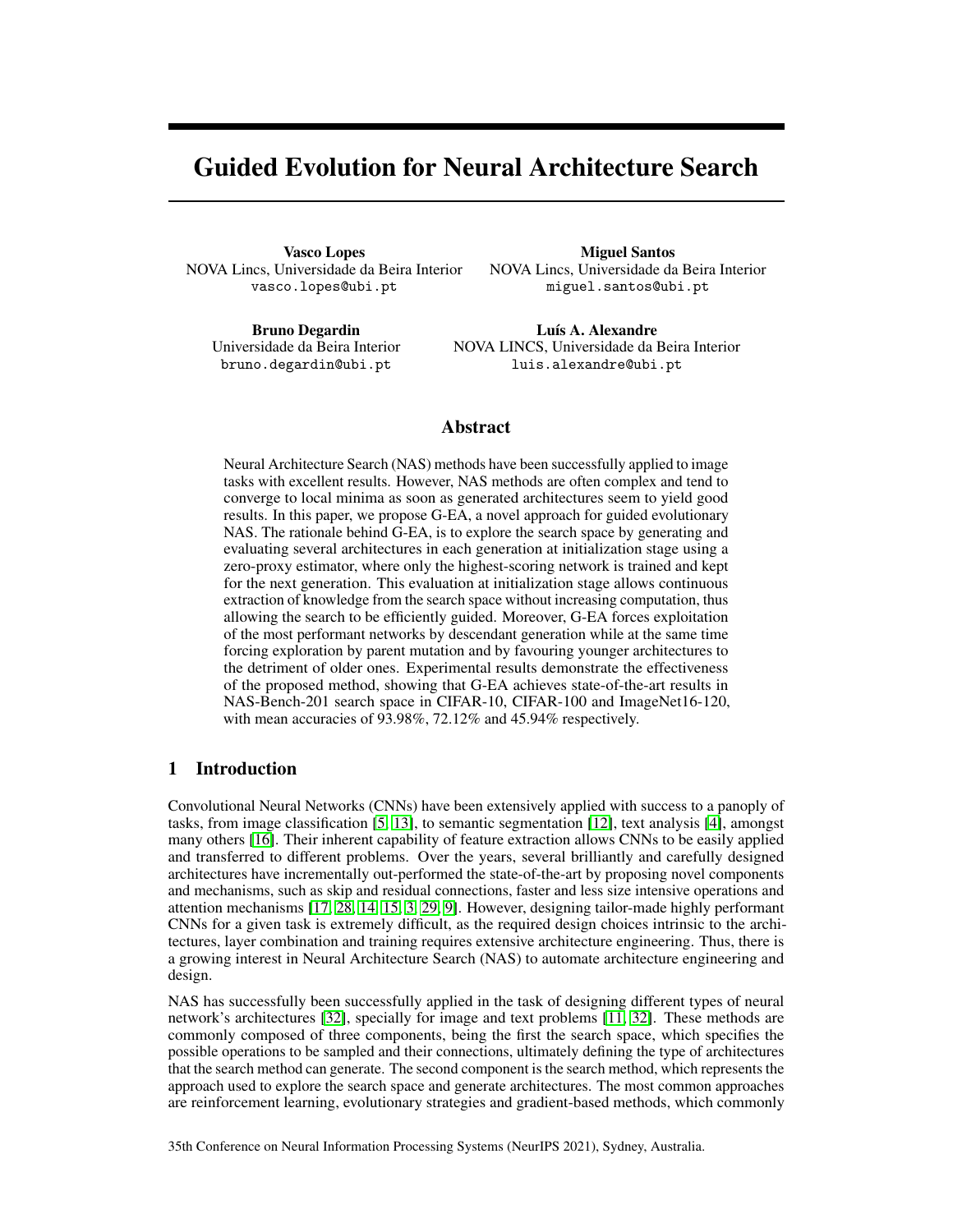work by updating a controller to sample more efficient architectures based on the performance of the generated models. Finally, the performance estimation strategy defines how the generated architectures are evaluated. Thus, the goal of a NAS method is to, based on the search method, efficiently search a large set of possible networks to find an optimal architecture for a given problem. Despite the excellent results obtain by prominent NAS methods, the computational cost of most approaches is high, which in some cases can be in the order of months of GPU computation [\[38,](#page-8-3) [19,](#page-7-11) [39\]](#page-8-4). To mitigate this, interesting approaches focus on a cell-based design, where NAS methods design small cells that are replicated through an outer-skeleton, thus alleviating the complexity of the search space [\[26,](#page-8-5) [38,](#page-8-3) [39,](#page-8-4) [2\]](#page-7-12). More, several performance estimation strategies have been proposed to reduce the time constraint of NAS methods, by mainly conducting low-fidelity estimates, learning curve extrapolations, statistical approaches [\[31,](#page-8-6) [11\]](#page-7-10) or by proposing one-shot methods, where the weights of the generated models are inherited [\[20,](#page-7-13) [23,](#page-7-14) [33\]](#page-8-7). Searching through extensive search spaces is highly complex, even when there is some prior knowledge about the space. It has been shown that some of the most prominent NAS methods fail to generalise to new datasets due to converging extremely fast to local minima [\[8,](#page-7-15) [34\]](#page-8-8). The most reliable approach to obtain information about the search space while searching is to fully train generated architectures and optimise the search based on the most performant ones. However, this is costly, and results are highly dependant on the training schemes and initialisation setups. Therefore, zero-proxy estimators present an attractive solution, where statistics are drawn from the generated architectures to score them at initialisation stage, thus requiring no training [\[21,](#page-7-16) [22\]](#page-7-17). These methods are time efficient and capable of performing good correlations between the score and respective accuracies when the architectures are trained.

This paper proposes G-EA, an evolutionary NAS method that leverages zero-proxy estimation to guide the search. By using an evolutionary strategy, where operations can be mutated and younger architectures are prefered, G-EA forces an exploitation of the most performant networks, and an exploration of the search space by conducting mutations. More, we solve the problem of conducting full evaluation of the generated networks to obtain knowledge about the search space, by generating several architectures in each generation, where all are evaluated at initialisation stage using a zeroproxy estimator and only the highest scoring network is trained and kept for the next generation. By doing so, G-EA is capable of continuously extracting knowledge about the search space without compromising the search, resulting in state-of-the-art results in NAS-Bench-201 search space in CIFAR-10, CIFAR-100 and ImageNet16-120.

Our contributions can be summarized as:

- We propose a novel guided NAS method based on evolutionary strategies and zero-proxy estimation to generate image classifier architectures - Convolutional Neural Networks.
- We empirically show that guided mechanisms can be used to improve the generated models performance without compromising time efficiency. Also, we detail the algorithm, emphasizing the accessible transferability of the guiding mechanism.
- We achieve state-of-the-art results in the NAS-Bench-201 search space, in all datasets: CIFAR-10, CIFAR-100 and ImageNet16-120.

# 2 Related Work

NAS was initially proposed as a Reinforcement Learning (RL) problem, where a controller is trained based on the generated architecture's performances to sample more efficient ones [\[38\]](#page-8-3). Follow-up approaches focused on improving the overall performance, and the computation required to frame NAS as a RL problem by proposing the use of different learning strategies, distributed computing, and novel incremental sampling strategies [\[37,](#page-8-9) [11,](#page-7-10) [32\]](#page-8-2). ENAS [\[23\]](#page-7-14), showed that RL could be used to perform NAS in a reasonable time-frame by training a controller to discover architectures through optimal subgraph search within a large computational graph, requiring only a few computational days. DARTS, proposed the use of gradient-based approaches to generate architectures by performing a continuous relaxation of the parameters using a bi-level gradient optimization, resulting in the generation of competitive networks in a few GPU days [\[20\]](#page-7-13). These methods served as basis for follow-up weight-sharing NAS methods and one-shot models [\[2,](#page-7-12) [7,](#page-7-18) [18,](#page-7-19) [6,](#page-7-20) [36,](#page-8-10) [33\]](#page-8-7). Evolutionary strategies are also a common approach for NAS, which takes inspiration from biologic systems in order to generate architectures through a set of mutation operations. NEAT was the first evolutionary method to evolve simple neural networks [\[27\]](#page-8-11), which served as base and inspiration for methods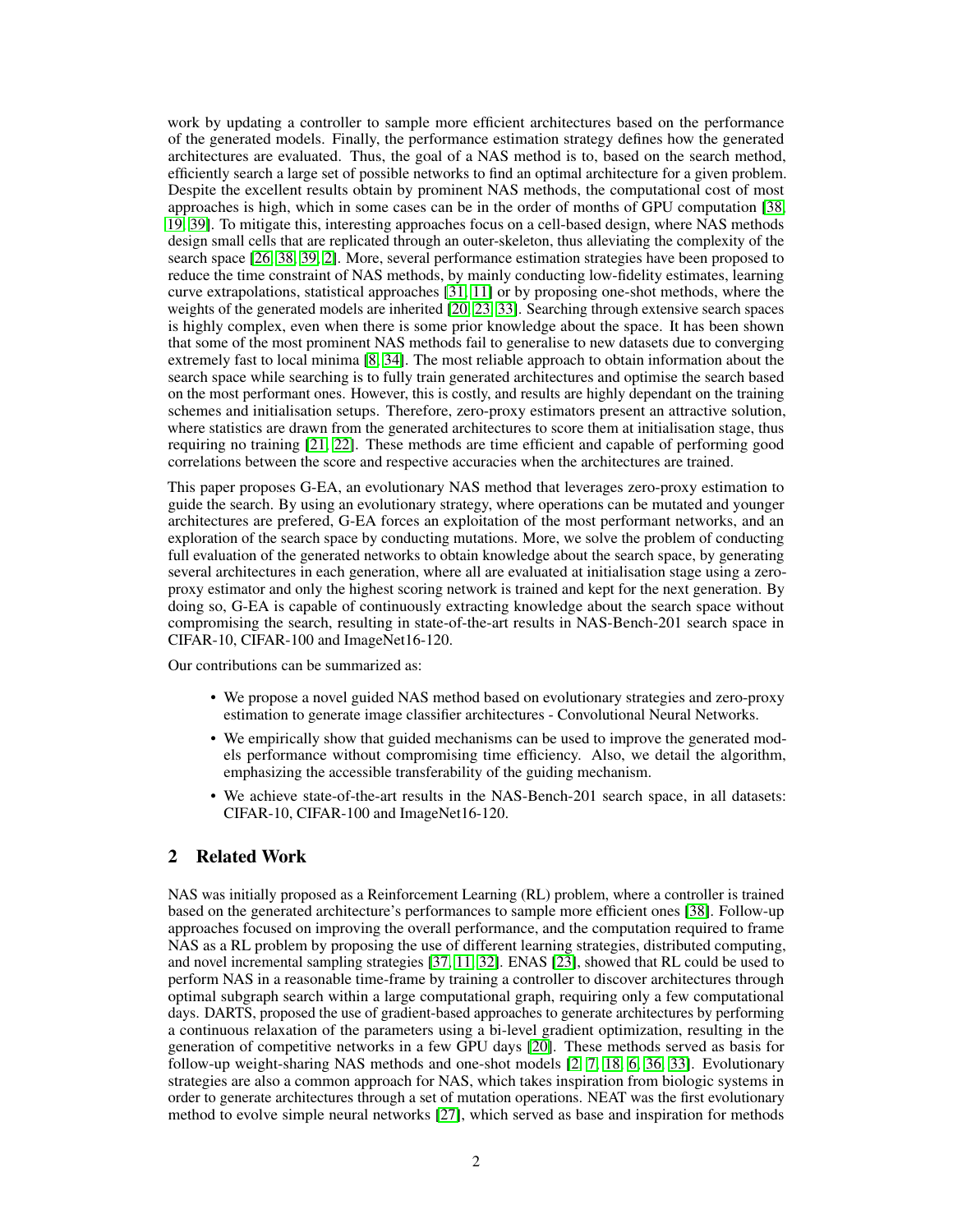<span id="page-2-0"></span>Algorithm 1 Guided Evolution

| <i>population</i> $\leftarrow$ empty queue                            | $\triangleright$ Population.                       |
|-----------------------------------------------------------------------|----------------------------------------------------|
| $history \leftarrow \varnothing$                                      | $\triangleright$ Models history.                   |
| while $ population  < C$ do                                           | $\triangleright$ Initialize population.            |
| $model. arch \leftarrow$ RANDOMARCHITECTURE()                         |                                                    |
| $model. accuracy \leftarrow \text{ZeroPROXY}(model. arch)$            |                                                    |
| add model to right of population                                      | $\triangleright$ Add model to the end, forcing age |
| drop the $C - (C - P)$ worst individuals from <i>population</i>       |                                                    |
| <b>for</b> model $\in$ population <b>do</b>                           |                                                    |
| $model. accuracy \leftarrow \text{TRAINANDEVAL}(model. arch)$         |                                                    |
| add <i>model</i> to history                                           |                                                    |
| while $\vert history \vert < C$ do                                    | $\triangleright$ Evolve for C cycles.              |
| $sample \leftarrow \varnothing$                                       | $\triangleright$ Parent candidates.                |
| while $ sample  < S$ do                                               |                                                    |
| $candidate \leftarrow$ random model from <i>population</i>            | $\triangleright$ Sampling with replacement.        |
| add <i>candidate</i> to <i>sample</i>                                 |                                                    |
| $parent \leftarrow highest\text{-}accuracy \text{ model in } sample$  |                                                    |
| <i>generation</i> $\leftarrow$ empty list                             | $\triangleright$ Population.                       |
| while $ generation  < P$ do                                           |                                                    |
| $child. arch \leftarrow \text{MUTATE}(parent. arch)$                  |                                                    |
| $child. accuracy \leftarrow \text{ZeroPROXY}(model. arch)$            |                                                    |
| add child to generation                                               |                                                    |
| $top\_child \leftarrow$ highest-performant model in <i>generation</i> |                                                    |
| $top\_child. accuracy \leftarrow \text{TRAINANDEVAL}(model. arch)$    |                                                    |
| add top_child to right of population                                  |                                                    |
| add top_child to history                                              |                                                    |
| remove <i>dead</i> from left of <i>population</i>                     | $\triangleright$ Oldest model.                     |
| discard <i>dead</i>                                                   |                                                    |
| <b>return</b> highest-accuracy model in <i>history</i>                | $\triangleright$ Most performant model.            |

that evolve deeper architectures where parent architectures have their parameters mutated to force evolution towards better performances [\[25,](#page-8-12) [10\]](#page-7-21). REA, is one of the most prominent approaches, in which the evolutionary strategy evolves architectures through operation and hidden states mutations, and also employs a tournament selection that favours younger architectures [\[24\]](#page-8-13).

Guiding mechanisms have been proposed to improve NAS. PNAS introduced a consortium learning to the search, where the design of architectures is gradual, based on the evaluation of increasingly larger networks [\[19\]](#page-7-11). This approach allowed the method to be progressively guided through the search space, avoiding the need to train bad networks due to the estimation of the performance by a predictor network. However, this method still required immense computation. NPENAS guides an evolutionary search by proposing two predictors: a graph-based uncertainty estimation network and a performance predictor. NPENAS achieves a mean accuracy on NAS-Bench-201 CIFAR-10 of 91.07% [\[30\]](#page-8-14). In [\[1\]](#page-6-0), the authors evaluate the similarity of the internal activations of generated architectures against a known one, e.g., ResNet, via representational similarity analysis to obtain knowledge regarding the search. [\[35\]](#page-8-15) proposes the use of landmark architecture's evaluation to regularize the ranking of child networks in super-net settings, thus guiding the search towards a better ranking correlation between stand-alone networks and the super-net ranking.

In this work, we propose a guided evolutionary method that is inspired by the findings that show that evolving architectures is an efficient approach for NAS, and that zero-proxy estimators provide a reasonably good and extremely fast scoring of untrained networks [\[24,](#page-8-13) [21,](#page-7-16) [31,](#page-8-6) [32\]](#page-8-2). By coupling a zero-proxy estimator as a guiding mechanism to the search method, we force further exploitation of settings that are favourable to the architectures being generated, and, at the same time, also allows the exploration of the search space efficiently, by evaluating thousands of networks, providing information to guide the search.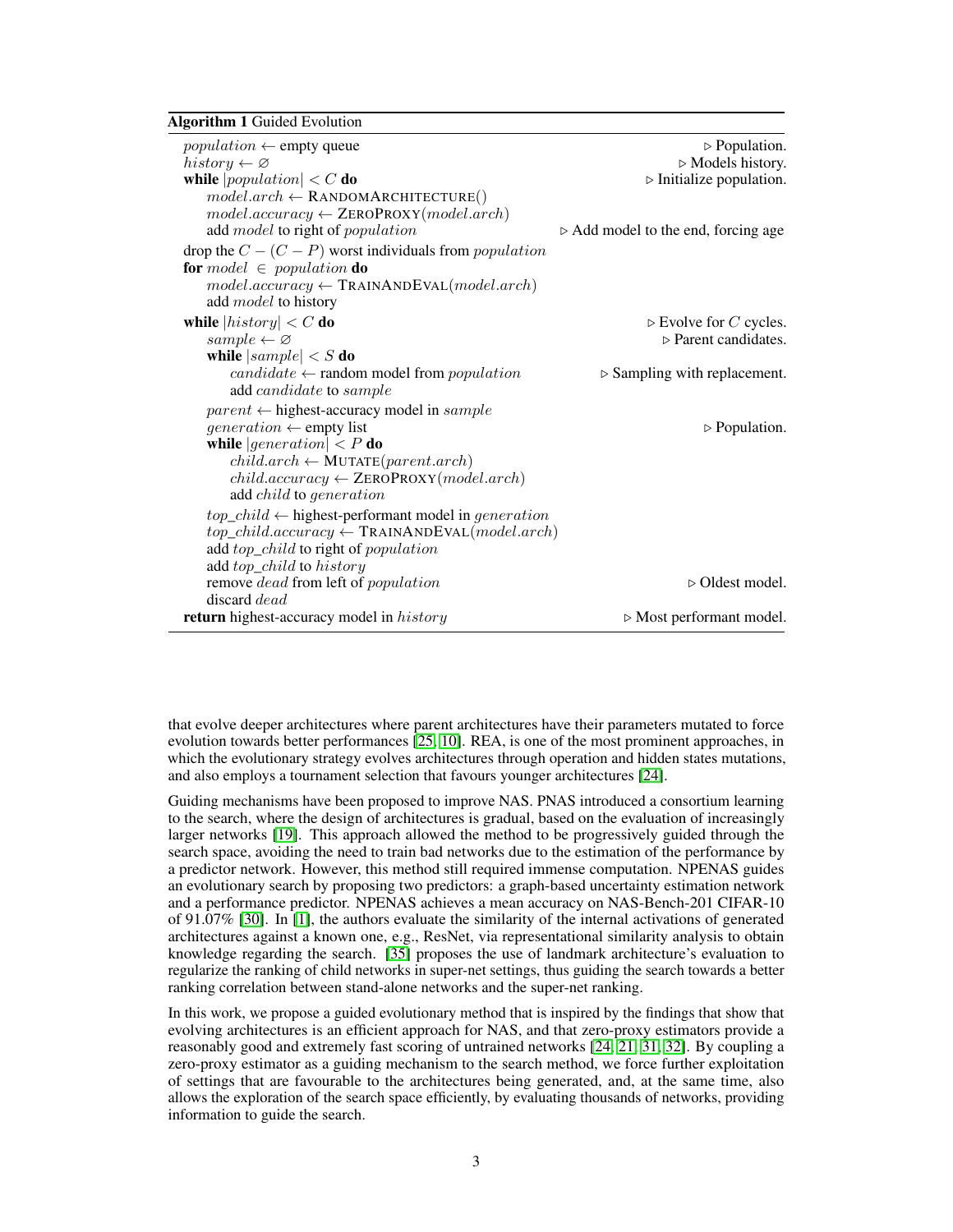## 3 Proposed Method

The goal of NAS algorithms is to find an optimal architecture  $a^*$  from the space of architectures  $A$ ,  $a^* \in A$ , that maximizes an objective function  $O$ . In this paper, we propose G-EA, which frames NAS as an optimization problem where an evolutionary strategy evolves architectures  $a \in \mathcal{A}$  based on mutations and guided evolution.

In the following sections, we detail G-EA and the zero-proxy estimator leveraged to create the guiding mechanism.

#### 3.1 Search Method

G-EA is summarised in Algorithm [1.](#page-2-0) In detail, G-EA starts by randomly generating C architectures from the search space of possible architectures, A. The architectures that belong to the search space have equal probabilities of being randomly sampled. Sampled architectures are then evaluated using a zero-proxy estimator that scores the architectures at initialisation stage, without requiring any training (the zero-proxy estimation mechanism is detailed in section [3.2\)](#page-3-0). Then, from the  $C$ scored networks, only the top  $P$  scoring architectures are added to the population and trained to extract their fitness,  $f$ , which is the validation accuracy. By scoring  $C$  networks at initialisation stage, G-EA acquires knowledge regarding the search space, which is then exploited by selecting the top performant architectures, thus guiding the upcoming search by weeding out bad architectures.

Once the initial population is defined, the evolution takes place for  $C$  cycles. At each iteration, the first step is to randomly and uniformly sample  $S$  architectures from the population. Then, the architecture with the highest fitness score,  $f$ , is selected to be the parent of the next generation (cycle). To generate new architectures, G-EA performs a mutation over the parent architecture. The mutation works by randomly changing one operation of the architecture by another from the pool of operations. An example of a mutation using the NAS-Bench-201 search space is visually represented in Fig. [1.](#page-3-1) P new architectures are generated at each cycle by performing operation mutations over the selected parent, which are then scored using the zero-proxy estimator. The highest-scoring network is kept and added to the population after evaluating its fitness. By evaluating  $P$  architectures, the search method can find which are the best directions to evolve the parent in the space. This allows the method to be guided through a complex space without jeopardizing the time required to perform the evolution or the search method's complexity. When the new architecture is added to the population, the oldest architecture is removed and discarded, thus forcing exploration of the search space by favouring younger architectures that represent new settings evolved by prior acquired knowledge.

Inherently, higher  $P$  values represent a higher degree of exploration of the search space, while higher S values represent higher exploitation by increasing the probability of the best architectures in the population being selected as parents for the next generation.

### <span id="page-3-0"></span>3.2 Zero-proxy Estimator

To score networks at initialisation stage to aid in the guiding mechanism of the evolution, we use a zero-proxy estimator based on Jacobian covariance. This allows us to quickly evaluate if a network is good without requiring any training, thus allowing the selection of a generated network to be added to the population with more confidence that the search is being correctly guided to good spaces. To do this, we can define a linear mapping,  $w_i = f(\mathbf{x}_i)$ , which maps the input  $x_i \in \mathbb{R}^D$ , through the network,  $f(\mathbf{x}_i)$ , where  $\mathbf{x}_i$  represents an image that be-

<span id="page-3-1"></span>

Figure 1: Representation of mutating an operation using NAS-Bench-201 search space.

longs to a batch  $X$ , and  $D$  is the input dimension [\[21\]](#page-7-16). Then, the Jacobian of the linear map can be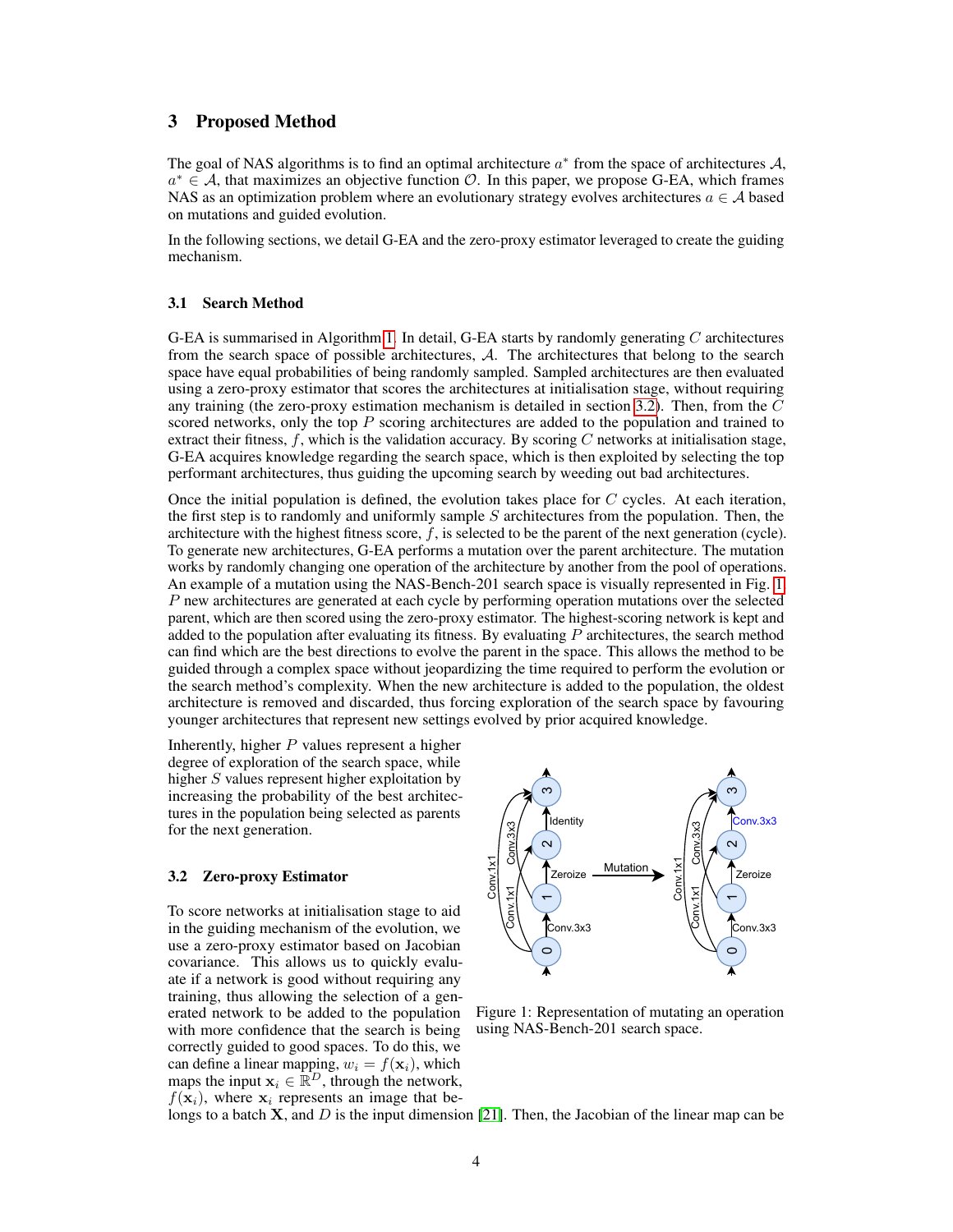computed using:

$$
\mathbf{J}_i = \frac{\partial f(\mathbf{x}_i)}{\partial \mathbf{x}_i} \tag{1}
$$

This allows us to evaluate a network behaviour for different images by calculating the Jacobian  $w_i$ for different data points,  $f(\mathbf{x}_i)$ , of a single batch  $\mathbf{X}, i \in 1, \cdots, N$ :

$$
\mathbf{J} = \begin{pmatrix} \frac{\partial f(\mathbf{x}_1)}{\partial \mathbf{x}_1} & \frac{\partial f(\mathbf{x}_2)}{\partial \mathbf{x}_2} & \cdots & \frac{\partial f(\mathbf{x}_N)}{\partial \mathbf{x}_N} \end{pmatrix}^\top
$$
(2)

J then contains information about the network output with respect to the input for several images. We can split this into classes and evaluate how an architecture models complex functions at the initialisation stage and its effect on images that belong to the same class. To do that, we split J into several sets, where each set,  $M_k$ , contains all  $J_i$  that belong to the same class k. Then, we can calculate a per-class correlation matrix,  $\Sigma_{\mathbf{M}_k}$ , using the obtained sets,  $\mathbf{M}_k$ , where  $k = 1,...K$ .

Individual correlation matrices provide information about how a single architecture treats images for each class. However, different correlation matrices might yield different sizes, as the number of images per class differ. To be able to compare different correlation matrices, they are individually evaluated:

$$
\mathbf{E}_{k} = \begin{cases} \sum_{i=1}^{N} \sum_{j=1}^{N} log(|(\mathbf{\Sigma}_{\mathbf{M}k})_{i,j}| + t), & \text{if } K \leq \tau \\ \sum_{i=1}^{N} \sum_{j=1}^{N} log(|(\mathbf{\Sigma}_{\mathbf{M}_{c}})_{i,j}| + t)} | \sum_{i=1}^{N} log(|(\mathbf{\Sigma}_{\mathbf{M}k})| + t)} | \end{cases}
$$
(3)

where t is a small-constant with the value of  $1 \times 10^{-5}$ , and K is the number of classes in batch **X**, and ||.|| represents the size of the set X.

Finally, an architecture is scored based on the individual evaluations of the correlation matrices by:

$$
z = \begin{cases} \sum_{w=1}^{K} |\mathbf{e}_w|, & \text{if } K \leq \tau \\ \frac{\sum_{i=1}^{K} \sum_{j=i+1}^{K} |\mathbf{e}_i - \mathbf{e}_j|}{||\mathbf{e}||}, & \text{otherwise} \end{cases}
$$
(4)

where e is a vector that contains all the correlation matrices' scores. The final score is dependant on the number of classes present in  $X$ , as data sets with a higher number of classes commonly have more noise, which is mitigated by conducting a normalized pair-wise difference. In our experiments, we empirically defined  $\tau = 100$ , based on the search space and data sets used.

We can then use  $z$  to rank generated architectures, providing an efficient mechanism of differentiating between bad and good architectures.

## 4 Experiments

#### 4.1 Search Space

To evaluate the proposed method, we used the NAS-Bench-201 tabular benchmark [\[8\]](#page-7-15). NAS-Bench-201 fixes the search space as a cell-based design with 5 operations: zeroize, skip connection,  $1 \times 1$ convolution,  $3 \times 3$  convolution, and  $3 \times 3$  average pooling layer. The cell design comprises six edges and four nodes, where an edge represents a possible operation through two nodes. By fixing the cell size and the operation pool, there are  $5^6 = 15625$  possible cells in this search space. To form entire networks, the cells are replicated in an outer-defined skeleton. More, NAS-Bench-201 provides information regarding the training and performance of all possible networks in the search space in three datasets: CIFAR-10, CIFAR-100 and ImageNet16-120, thus allowing a quick prototyping and a controlled setting that allows different NAS methods to be fairly compared, as they are forced to use the search space, training procedures and hyper-parameters.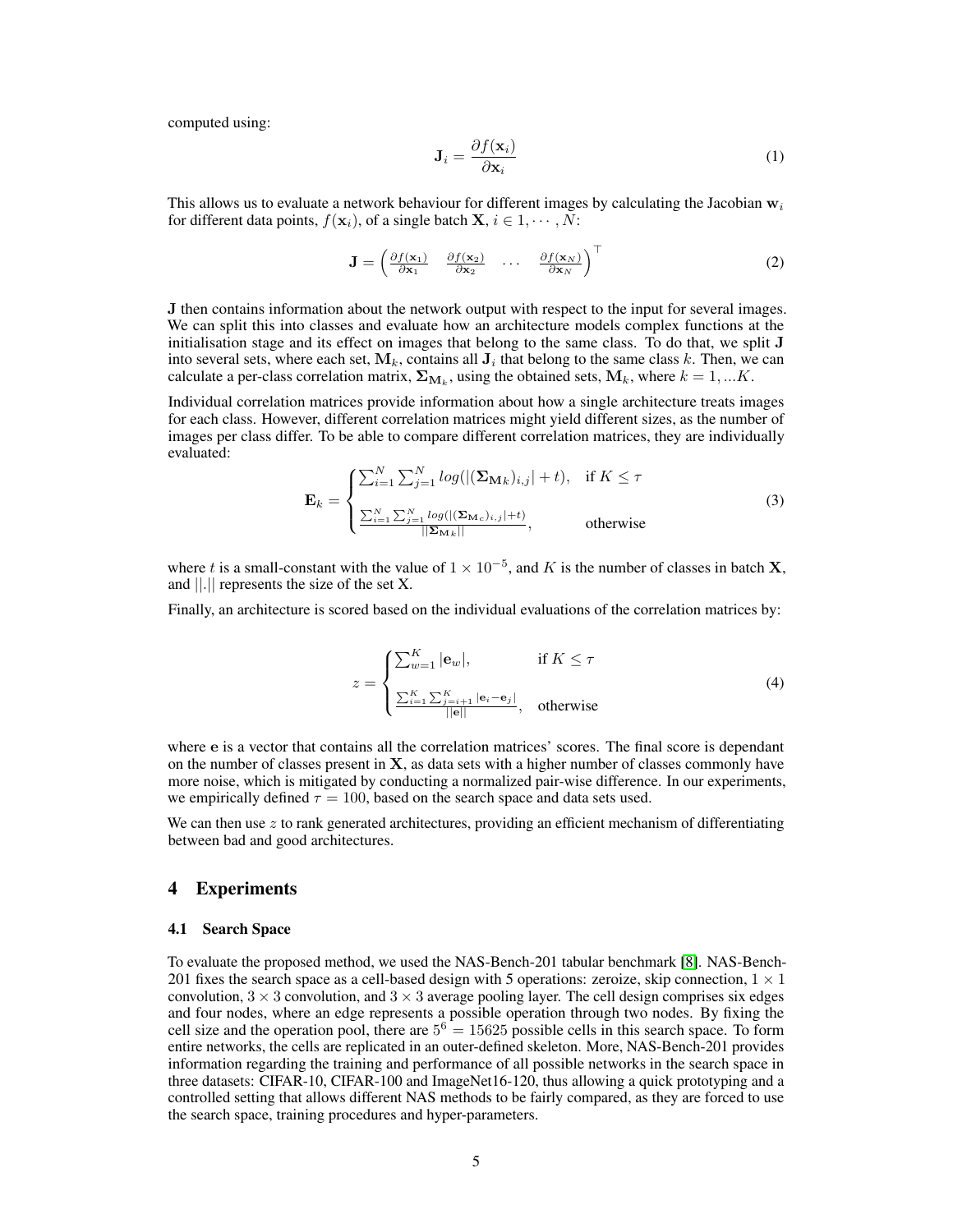<span id="page-5-0"></span>

Figure 2: Mean accuracy over 10 runs of the proposed method, G-EA, and direct comparison with R-EA for different cycles  $(C)$  across CIFAR-10, CIFAR-100 and ImageNet16-120 data sets.

#### 4.2 Results and Discussion

First, we evaluate the importance of the number of generations/cycles, C. This parameter inherently defines the time required for the search procedure. Higher  $C$  values will take longer to finish. More,  $C$ defines the number of architectures that are evaluated -  $C^P$  architectures (P per cycle) are generated and evaluated using the zero-proxy estimation method to provide information about the search space, from which, C architectures (1 per cycle) are selected and trained. The results from this experiment can be seen in Fig [2,](#page-5-0) where a direct comparison with R-EA is also provided. The results are expressed as the mean accuracy over 10 runs, obtained by the best architecture found by each method both in the validation and test sets. In this experiment, the  $P/S$  used to allow a fair comparison was set to  $P/S = 5/2$ , following the common settings used and extensively evaluated by prior works [\[8,](#page-7-15) [24\]](#page-8-13). For our proposed method, G-EA, P value means that at any given time of the search, the population is equal to 5 architectures, and that from the pool of parents,  $S$ , 2 architectures are sampled with replacement in order to elect the parent of the generated architectures at a given cycle. Denote that the sampled parent generates  $P$  architectures through mutation per cycle, which are evaluated using the zero-proxy estimator, wherein the top scoring architecture is selected to integrate the population. By selecting  $S > 1$  architectures to have the opportunity of being a parent, we are leveraging the intrinsic exploitation characteristics of the evolutionary strategy, while by generating  $P$  architectures, we are forcing an exploitation that guides the search more effectively.

From Fig. [2,](#page-5-0) it is possible to see that across all datasets, G-EA consistently outperforms R-EA, and is capable of converging to better results even with a low  $C$ . These results demonstrate that by providing a guided mechanism, the search method convergences more quickly to regions of the search space that contain better architectures, peaking at  $C = 150$  $C = 150$  $C = 150$  in these settings. Based on these results, in Table 1 we further compare G-EA using  $P/S/C = 5/2/150$  against other state-of-the-art methods on the NAS-Bench-201 search space, using as evaluation metrics the mean accuracy, standard deviation and search time, in seconds, across the 3 data sets. G-EA consistently outperforms both weight sharing and non-weight sharing NAS methods, achieving state-of-the-art results in all three data sets. Moreover, G-EA is extremely efficient in terms of search time, requiring only 0.2 GPU days to complete the search. Even though G-EA evaluates  $C<sup>P</sup>$  architectures with the zero-proxy estimator and further evaluates  $C$  architectures by training them, it requires a similar search time as REA under the same settings, and considerably less than most weight sharing methods. Lower standard deviation also indicates that G-EA is precise and capable of generating high performant architectures. This is specially valid in ImageNet16-120, a data set with low resolution images and high levels of noise, in which G-EA considerably outperforms existing NAS methods.

The obtained results show that evolutionary strategies coupled with a mechanism to quickly evaluate architectures to guide the search can achieve state-of-the-art results while still having competitive search times. Despite the complexity of search spaces and severe difficulty in obtaining their global information, the achieved results shed insights that guiding mechanisms powered by scoring architectures at initialisation stages give us the advantage of acquiring preliminary information regarding which direction should the search evolve to. Therefore, G-EA is capable of avoiding local minima and quickly converge to better results while still being capable of improving the time required by the search method.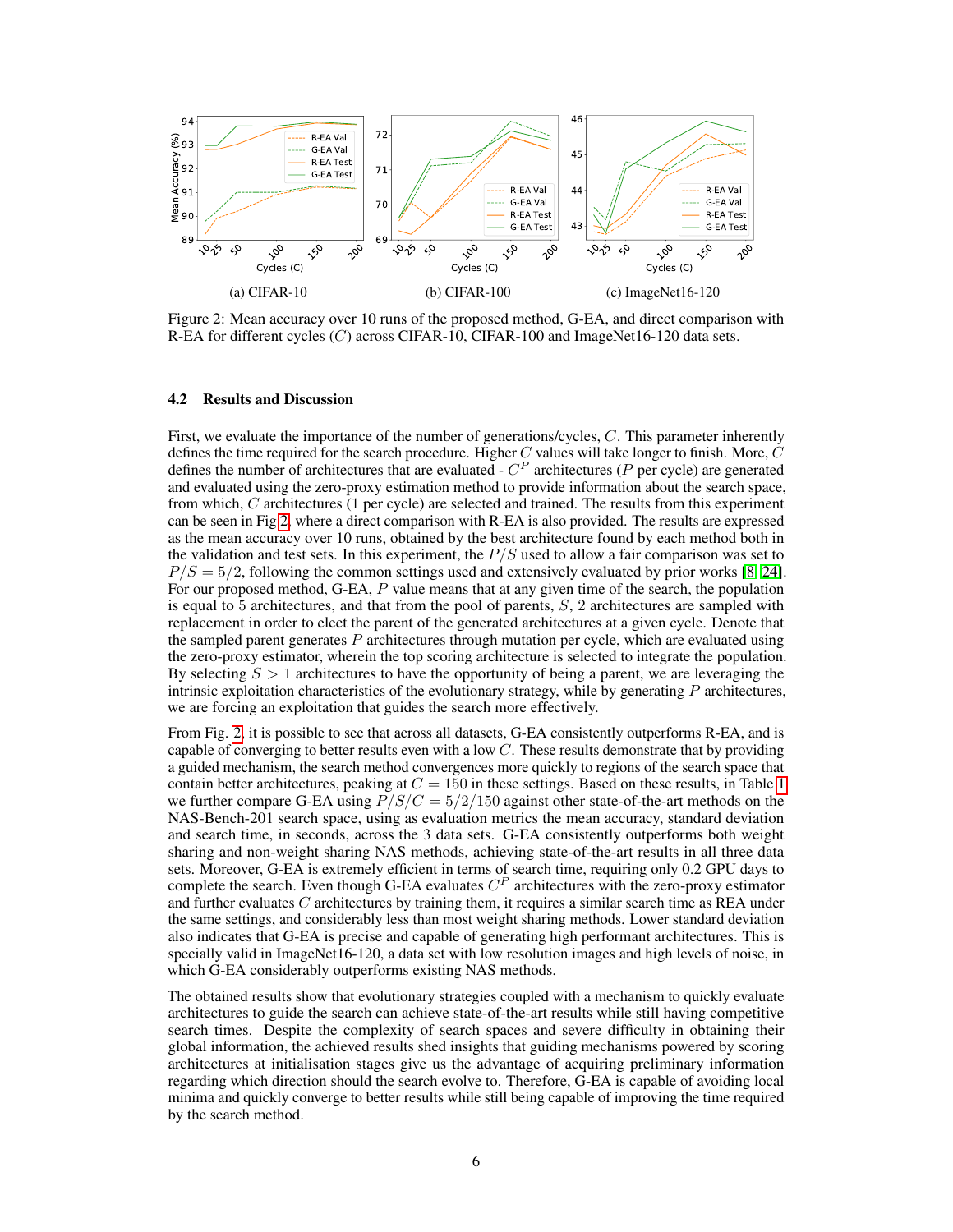<span id="page-6-1"></span>Table 1: Comparison of manually designed networks and several search methods evaluated using the NAS-Bench-201 benchmark. Performance is shown in terms of accuracy with mean±std, on CIFAR-10, CIFAR-100 and ImageNet-16-120. Search times are the mean time required to search for cells in CIFAR-10. Search time includes the time taken to train networks as part of the process where applicable. Table adapted from [\[8,](#page-7-15) [21,](#page-7-16) [22\]](#page-7-17).

| Method                   | Search<br>Time(s) | CIFAR-10                                                  |                | CIFAR-100        |                                                            | ImageNet-16-120                   |                                   |  |  |
|--------------------------|-------------------|-----------------------------------------------------------|----------------|------------------|------------------------------------------------------------|-----------------------------------|-----------------------------------|--|--|
|                          |                   | validation                                                | test           | validation       | test                                                       | validation                        | test                              |  |  |
| <b>Manually designed</b> |                   |                                                           |                |                  |                                                            |                                   |                                   |  |  |
| ResNet                   |                   | 90.83                                                     | 93.97          | 70.42            | 70.86                                                      | 44.53                             | 43.63                             |  |  |
| Weight sharing           |                   |                                                           |                |                  |                                                            |                                   |                                   |  |  |
| <b>RSPS</b>              | 7587              | $84.16 \pm 1.69$ $87.66 \pm 1.69$                         |                | $59.00 + 4.60$   | $58.33 + 4.34$                                             |                                   | $31.56 \pm 3.28$ $31.14 \pm 3.88$ |  |  |
| DARTS-V1                 | 10890             | $39.77 \pm 0.00$ 54.30 $\pm 0.00$                         |                | $15.03 \pm 0.00$ | $15.61 \pm 0.00$                                           | $16.43 \pm 0.00$                  | $16.32 \pm 0.00$                  |  |  |
| DARTS-V2                 | 29902             | $39.77 + 0.00$ $54.30 + 0.00$                             |                | $15.03 + 0.00$   | $15.61 + 0.00$                                             | $16.43 + 0.00$                    | $16.32 \pm 0.00$                  |  |  |
| <b>GDAS</b>              | 28926             | $90.00+0.21$                                              | $93.51 + 0.13$ | $71.14 + 0.27$   | $70.61 + 0.26$                                             |                                   | $41.70 + 1.26$ $41.84 + 0.90$     |  |  |
| <b>SETN</b>              | 31010             | $82.25 + 5.17$                                            | $86.19 + 4.63$ | $56.86 + 7.59$   | 56.87+7.77                                                 |                                   | $32.54 \pm 3.63$ $31.90 \pm 4.07$ |  |  |
| <b>ENAS</b>              | 13315             | $39.77 \pm 0.00$ 54.30 $\pm$ 0.00                         |                | $15.03 \pm 0.00$ | $15.61 \pm 0.00$                                           | $16.43 \pm 0.00$                  | $16.32 \pm 0.00$                  |  |  |
| Non-weight sharing       |                   |                                                           |                |                  |                                                            |                                   |                                   |  |  |
| <b>RS</b>                | 12000             | $90.93 \pm 0.36$ $93.70 \pm 0.36$                         |                | $70.93 + 1.09$   | $71.04 + 1.07$                                             |                                   | $44.45 \pm 1.10$ $44.57 \pm 1.25$ |  |  |
| <b>REINFORCE</b>         | 12000             | $91.09 + 0.37$                                            | $93.85 + 0.37$ |                  | $71.61 + 1.12$ $71.71 + 1.09$                              |                                   | $45.05 \pm 1.02$ $45.24 \pm 1.18$ |  |  |
| <b>BOHB</b>              | 12000             | $90.82 + 0.53$ $93.61 + 0.52$                             |                |                  | $70.74 + 1.29$ $70.85 + 1.28$                              |                                   | $44.26 + 1.36$ $44.42 + 1.49$     |  |  |
| REA <sup>+</sup>         | 18577             | $91.23 \pm 0.29$ $93.93 \pm 0.31$                         |                |                  | $71.94 \pm 1.24$ $71.96 \pm 1.19$                          | $44.89 \pm 1.00$ $45.58 \pm 1.01$ |                                   |  |  |
| $G-EA$ (ours) $\dagger$  | 18567             | $91.28 \pm 0.12$ $93.98 \pm 0.18$<br>$\sim$ $\sim$ $\sim$ | $-1 - 1 - 1$   |                  | $72.40 \pm 0.41$ $72.12 \pm 0.35$<br><b>A CONSTRUCTION</b> |                                   | $45.28 \pm 0.68$ $45.94 \pm 0.71$ |  |  |

† Results of 10 runs using the same settings:  $P/S/C = 5/2/150$ , using a single 1080Ti GPU.

# 5 Conclusions

This paper proposes G-EA, a guided evolution strategy for neural architecture search by leveraging zero-proxy estimation of untrained architectures. G-EA forces exploitation of the most performant networks by descendant generation and an exploration of the search space by conducting mutations. G-EA guides the evolution by exploring the search space by generating several architectures in each generation and having them evaluated at initialisation stage using a zero-proxy estimator, where only the highest-scoring network is trained and kept for the next generation. By generating several architectures from an existing architecture from the population at each generation, G-EA is capable of continuously extracting knowledge about the search space without compromising the search, resulting in state-of-the-art results in NAS-Bench-201 search space in CIFAR-10, CIFAR-100 and ImageNet16-120, with mean accuracies of 93.98%, 72.12% and 45.94% respectively.

The simplicity of our approach allows it to easily be extended, where the search method is further improved by incorporating new regularisation and mutation mechanisms. Also, the components that compose the guiding mechanism can easily be transferred to other evolutionary algorithms, allowing existing NAS evolutionary methods to be further improved.

# Acknowledgments and Disclosure of Funding

This work was supported by 'FCT - Fundação para a Ciência e Tecnologia' through the research grants '2020.04588.BD' and 'UI/BD/150765/2020', and partially supported by NOVA LINCS (UIDB/04516/2020) with the financial support of FCT, through national funds.

## References

<span id="page-6-0"></span>[1] Bashivan, P., Tensen, M., DiCarlo, J.J.: Teacher guided architecture search. In: Proceedings of the IEEE/CVF International Conference on Computer Vision (ICCV) (October 2019)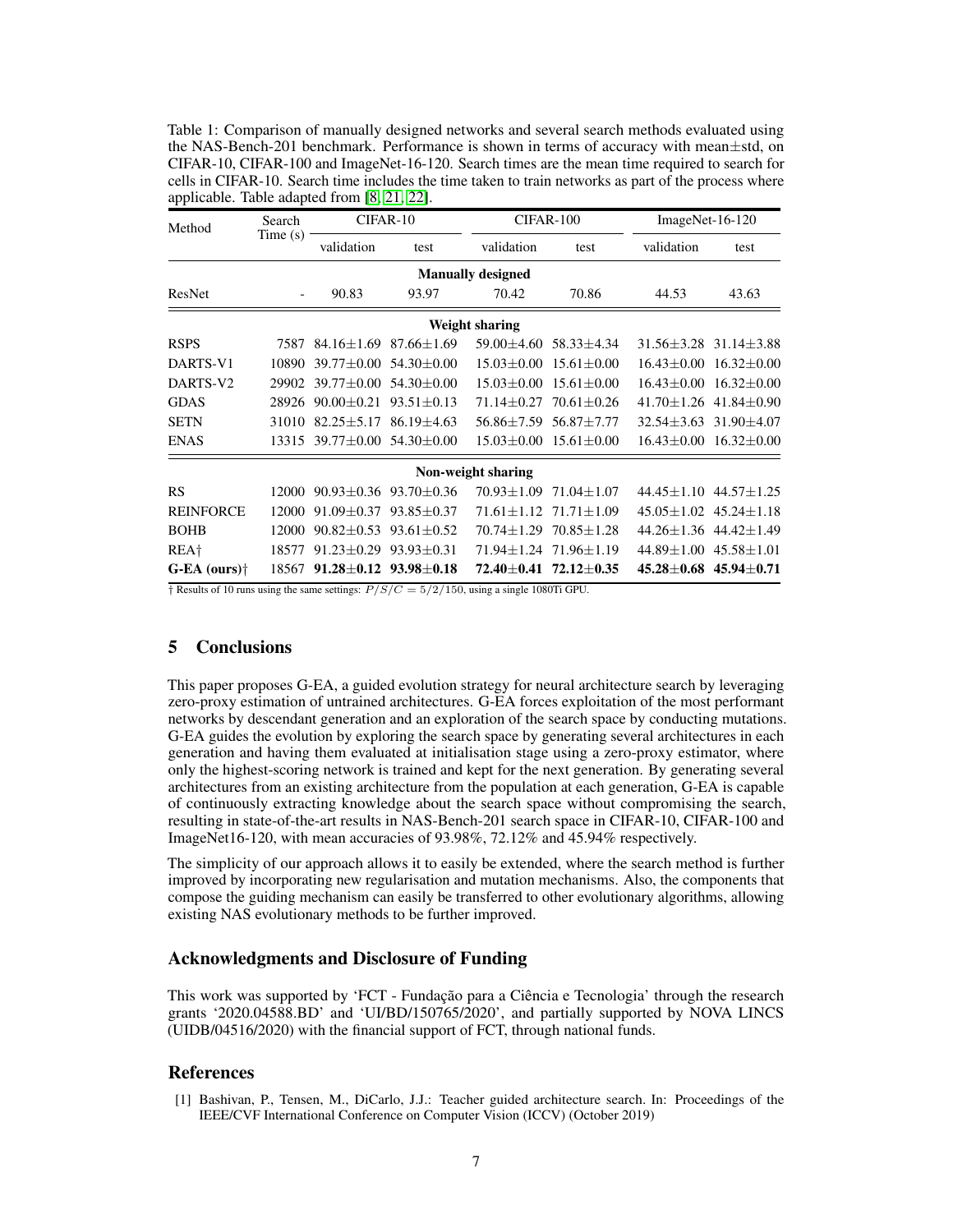- <span id="page-7-12"></span>[2] Carlucci, F.M., Esperança, P.M., Singh, M., Gabillon, V., Yang, A., Xu, H., Chen, Z., Wang, J.: Manas: Multi-agent neural architecture search. arXiv preprint arXiv:1909.01051 (2019)
- <span id="page-7-8"></span>[3] Chollet, F.: Xception: Deep learning with depthwise separable convolutions. In: Proceedings of the IEEE conference on computer vision and pattern recognition. pp. 1251–1258 (2017)
- <span id="page-7-3"></span>[4] Conneau, A., Schwenk, H., Barrault, L., LeCun, Y.: Very deep convolutional networks for text classification. In: Lapata, M., Blunsom, P., Koller, A. (eds.) 15th Conference of the European Chapter of the Association for Computational Linguistics, EACL. Association for Computational Linguistics (2017)
- <span id="page-7-0"></span>[5] Deng, L., Yu, D., et al.: Deep learning: methods and applications. Foundations and Trends in Signal Processing (2014)
- <span id="page-7-20"></span>[6] Dong, X., Yang, Y.: One-Shot Neural Architecture Search via Self-Evaluated Template Network. In: ICCV. IEEE (2019)
- <span id="page-7-18"></span>[7] Dong, X., Yang, Y.: Searching for a robust neural architecture in four gpu hours. In: CVPR. pp. 1761–1770 (2019)
- <span id="page-7-15"></span>[8] Dong, X., Yang, Y.: NAS-Bench-201: Extending the Scope of Reproducible Neural Architecture Search. In: ICLR (2020)
- <span id="page-7-9"></span>[9] Dosovitskiy, A., Beyer, L., Kolesnikov, A., Weissenborn, D., Zhai, X., Unterthiner, T., Dehghani, M., Minderer, M., Heigold, G., Gelly, S., Uszkoreit, J., Houlsby, N.: An image is worth 16x16 words: Transformers for image recognition at scale. In: 9th International Conference on Learning Representations, ICLR 2021, Virtual Event, Austria, May 3-7, 2021 (2021)
- <span id="page-7-21"></span>[10] Elsken, T., Metzen, J.H., Hutter, F.: Efficient multi-objective neural architecture search via lamarckian evolution. In: ICLR (2019)
- <span id="page-7-10"></span>[11] Elsken, T., Metzen, J.H., Hutter, F.: Neural architecture search: A survey. Journal of Machine Learning Research (2019)
- <span id="page-7-2"></span>[12] Garcia-Garcia, A., Orts-Escolano, S., Oprea, S., Villena-Martinez, V., Martinez-Gonzalez, P., Garcia-Rodriguez, J.: A survey on deep learning techniques for image and video semantic segmentation. Applied Soft Computing 70, 41–65 (2018)
- <span id="page-7-1"></span>[13] Goodfellow, I., Bengio, Y., Courville, A., Bengio, Y.: Deep learning, vol. 1. MIT press Cambridge (2016)
- <span id="page-7-6"></span>[14] He, K., Zhang, X., Ren, S., Sun, J.: Deep residual learning for image recognition. In: CVPR (2016)
- <span id="page-7-7"></span>[15] Huang, G., Liu, Z., van der Maaten, L., Weinberger, K.Q.: Densely connected convolutional networks. In: CVPR (2017)
- <span id="page-7-4"></span>[16] Khan, A., Sohail, A., Zahoora, U., Qureshi, A.S.: A survey of the recent architectures of deep convolutional neural networks. Artificial Intelligence Review (2020)
- <span id="page-7-5"></span>[17] Krizhevsky, A., Sutskever, I., Hinton, G.E.: Imagenet classification with deep convolutional neural networks. In: Advances in Neural Information Processing Systems (2012)
- <span id="page-7-19"></span>[18] Li, L., Talwalkar, A.: Random search and reproducibility for neural architecture search. In: UAI. pp. 367–377. PMLR (2020)
- <span id="page-7-11"></span>[19] Liu, C., Zoph, B., Neumann, M., Shlens, J., Hua, W., Li, L.J., Fei-Fei, L., Yuille, A., Huang, J., Murphy, K.: Progressive neural architecture search. In: Proceedings of the European conference on computer vision (ECCV) (2018)
- <span id="page-7-13"></span>[20] Liu, H., Simonyan, K., Yang, Y.: DARTS: Differentiable Architecture Search. In: ICLR (2019)
- <span id="page-7-16"></span>[21] Lopes, V., Alirezazadeh, S., Alexandre, L.A.: EPE-NAS: Efficient Performance Estimation Without Training for Neural Architecture Search. In: International Conference on Artificial Neural Networks (ICANN) (2021)
- <span id="page-7-17"></span>[22] Mellor, J., Turner, J., Storkey, A.J., Crowley, E.J.: Neural Architecture Search without Training. In: ICML (2021)
- <span id="page-7-14"></span>[23] Pham, H., Guan, M., Zoph, B., Le, Q., Dean, J.: Efficient neural architecture search via parameters sharing. In: ICML (2018)